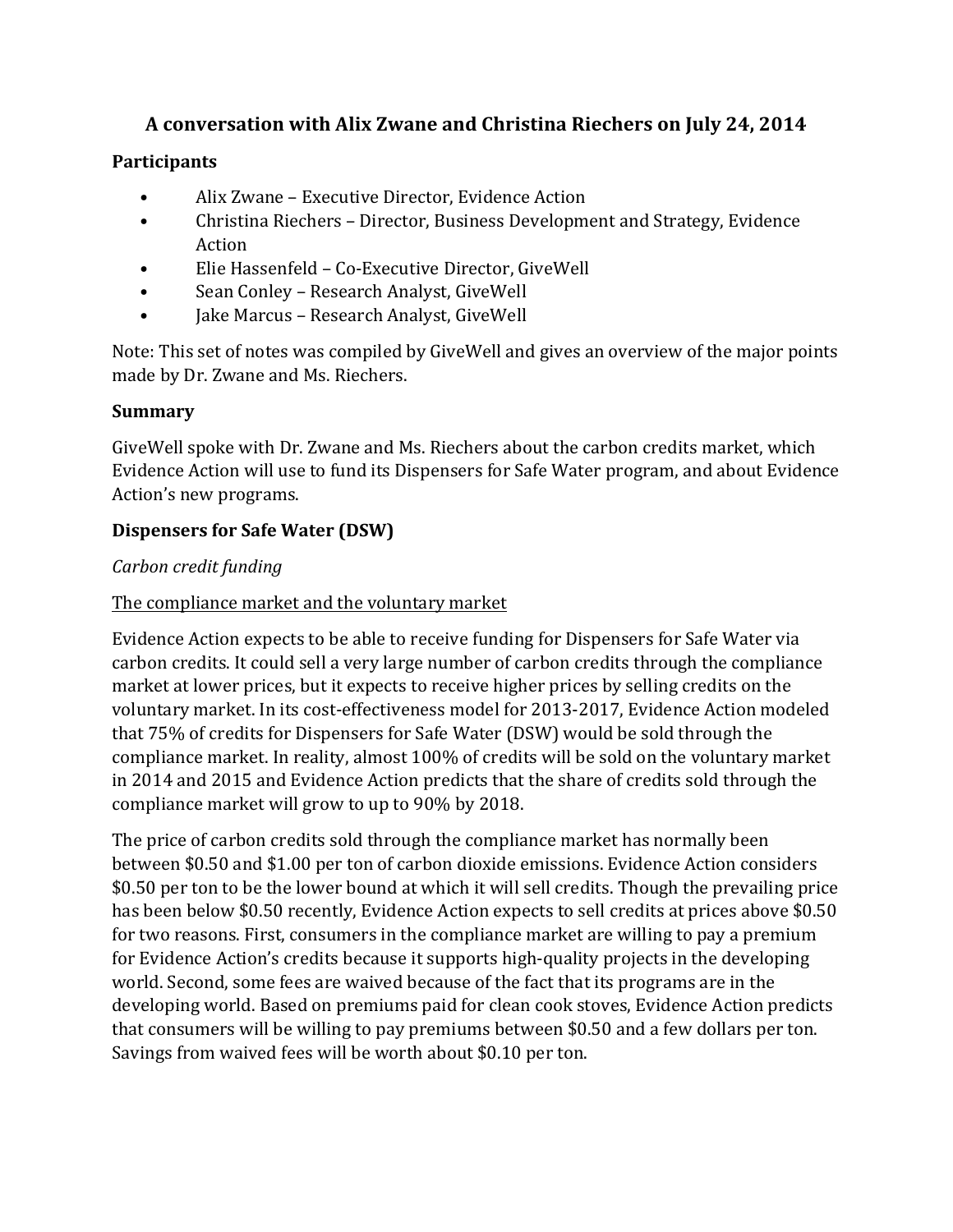The voluntary market is limited in size, so Evidence Action assumes that it can only sell 10% of its credits through the voluntary market by the time it is selling millions of credits. The main consumers in the voluntary market are businesses that voluntarily choose to buy carbon credits and foundations, multinationals, and European governments that buy carbon credits in order to support the creation of a market with higher-priced credits. Credits on the voluntary market typically sell for about \$6 per ton.

Evidence Action has sold over 8,000 credits on the voluntary market at good prices, and is in discussions about a multi-year futures contract for some of the anticipated credits.

Evidence Action has not sold more credits through the voluntary market yet because the voluntary market is illiquid. Customers are often motivated by what brokers say about carbon credit programs, so Evidence Action's broker is working to sell more credits.

Evidence Action could sell additional credits at a lower price, but wants to wait and sell them for prices above \$5.50/ton to capture the premium based on the program's compelling story, its Gold Standard certification, and the transparency and conservativeness of its measurements of carbon emissions.

The current credits for the DSW program in Kenya are only labeled for the voluntary market, but Evidence Action will be adding a new carbon project in Kenya that will issue dual labeled credits, so that they can also be sold on the compliance market. The credits for the Uganda program will also be dual-labeled.

## Future of the credits market

Evidence Action needs to sell additional credits. It does not believe that its current prices of over \$5 per ton will be sustainable when selling large numbers of credits in the future.

Evidence Action expects low prices in the carbon credits market through 2015, due to uncertainty about the changes in international markets that will occur when the new rules of the Kyoto Protocol are announced. It is unclear how global carbon caps and the rules for trade between regional markets will change.

Low carbon credit prices will probably continue between 2015 and 2017 as the market evolves and operationalizes new rules. If new carbon caps are low and expected to be binding, prices will begin to rise in 2018 as people prepare to meet the goals for 2020.

## *Other sources of funding*

Evidence Action has received funding in the form of loans to cover some of its cost until it is able to sell larger numbers of credits.

Kiva provided a \$300,000 loan last year and is currently conducting additional due diligence for a larger loan  $\sim$  \$600,000) in 2014-15. In addition, one foundation has agreed to a \$2 million interest-free loan. Another foundation is considering a program related investment (PRI) similar to the previously described loan. Lastly, another organization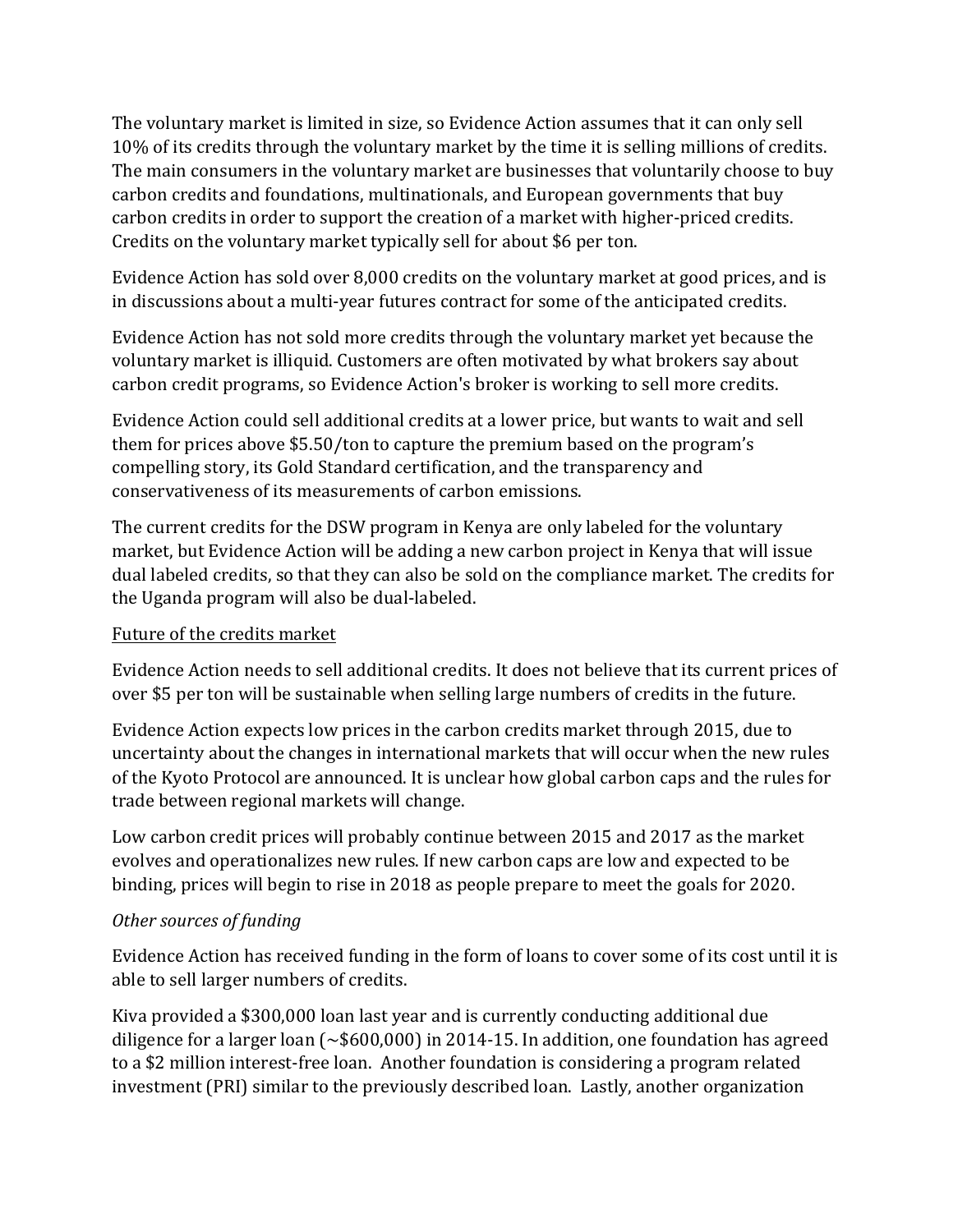may offer Evidence Action loan funding were it to finalize the futures contract mentioned above. 

## **New programs**

# *Kenya's volunteer-based remedial education program*

Evidence Action is providing technical support for a volunteer-based remedial education program in Kenya. The program is currently in the beta phase, so it is not a flagship program for Evidence Action. The Children's Investment Fund Foundation (CIFF) and the George C. Marshall Foundation are providing additional funding, and the Kenyan government is funding implementation.

The program will be launched at a small scale in September 2014, and Evidence Action will monitor the program's effects on educational outcomes as it is scaled up.

# *Seasonal income support*

(Notes from a previous conversation on this topic here: http://files.givewell.org/files/conversations/Alix%20Zwane%20and%20Mushfiq%20Mob arak%204-18-14%20(public).pdf.)

In August 2014, Evidence Action will collect data in Bangladesh to investigate the possible scale-up of a program to provide seasonal income support to people who wish to migrate from rural to urban areas. In particular, it aims to collect data that will inform how the program's effects may be different at larger scale than in the initial study.

Evidence Action is also collecting qualitative data on seasonal income support in Malawi. In Africa, the decision to supplement income by migrating is more complex, because even extremely poor people have some crops and land. Thus working outside agriculture in one season involves a tradeoff, because it reduces the ability of a subsistence farmer to invest in his farm and increase his crop yields. Kelsey Jack did a randomized controlled trial in Zambia in which farmers were given interest-free loans of maize, which allowed them to optimize between working outside agriculture and investing in their farms, while having guaranteed access to food during the non-growing season.

Seasonal income support may be politically difficult to implement, while in-kind loans to farmers may be more politically appealing.

# **Exploratory research**

Funding required for the following projects is about \$50,000-75,000.

# *Fertilizer subsidies*

Michael Kremer, Esther Duflo, and Jon Robinson recommend selling subsidized fertilizer to farmers at harvest time. Evidence Action is sending one of its fellows to Kenya to research this possibility.